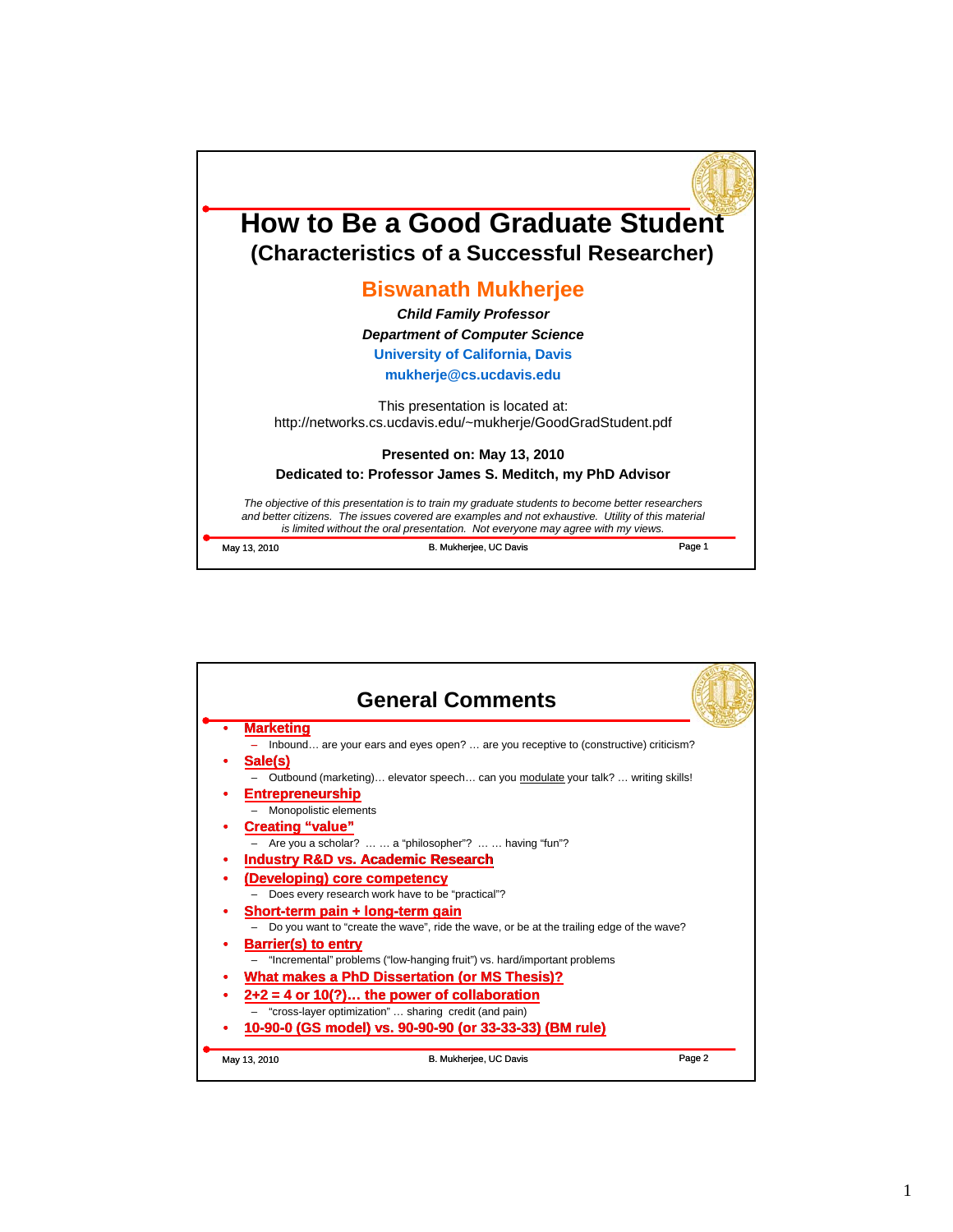| <b>Topics</b> |                               |   |                                  |        |
|---------------|-------------------------------|---|----------------------------------|--------|
|               | <b>Leadership</b>             |   | <b>PMA</b>                       |        |
|               | \$5                           |   | <b>Deadlines</b>                 |        |
|               | <b>Education</b>              |   | <b>Self-assessment</b>           |        |
|               | <b>Ethics</b>                 |   |                                  |        |
|               | <b>Extraordinary ()</b>       |   | <b>Research: Depth + Breadth</b> |        |
|               | Overachiever                  |   | <b>Publishing</b>                |        |
|               | Logbook                       | ٠ | <b>Divide-and-Conquer</b>        |        |
|               | (Measuring) Progress          |   | <b>Appreciation</b>              |        |
|               | <b>Reward (-ing Yourself)</b> |   | Communication                    |        |
|               | "Ego"                         |   | <b>Writing</b>                   |        |
|               | "Business"                    |   | <b>Speaking</b>                  |        |
|               | Social-smartness              |   | Reading                          |        |
|               | Confidence                    |   | <b>Dictionary</b>                |        |
|               | "Mafia"                       |   | <b>Off-Computer</b>              |        |
|               | <b>Contrarian</b>             |   | <b>Scholarship</b>               |        |
|               | (Level) Playing-field         |   | <b>Philosopher</b>               |        |
|               | Lazy                          |   |                                  |        |
|               | May 13, 2010                  |   | B. Mukherjee, UC Davis           | Page 3 |

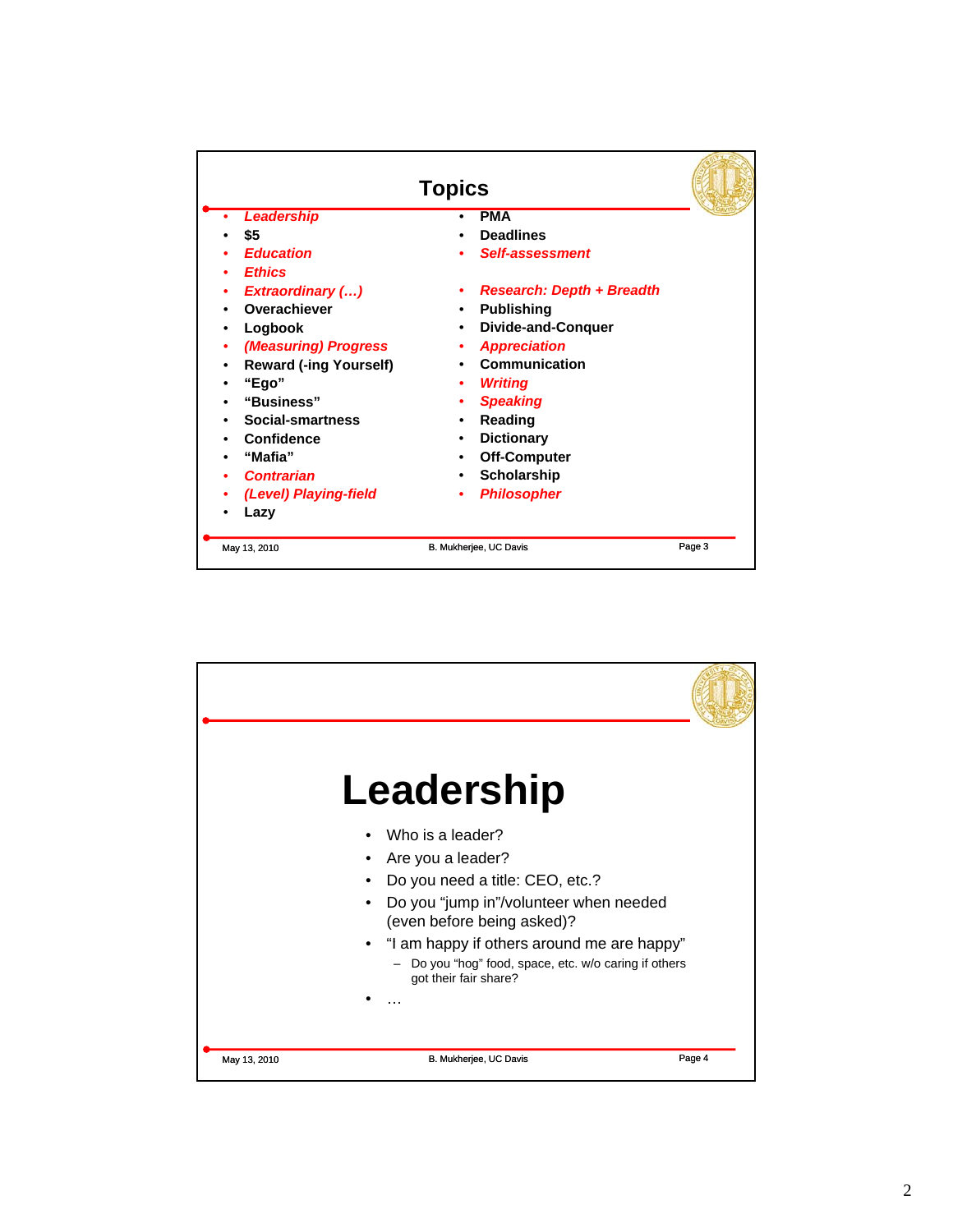

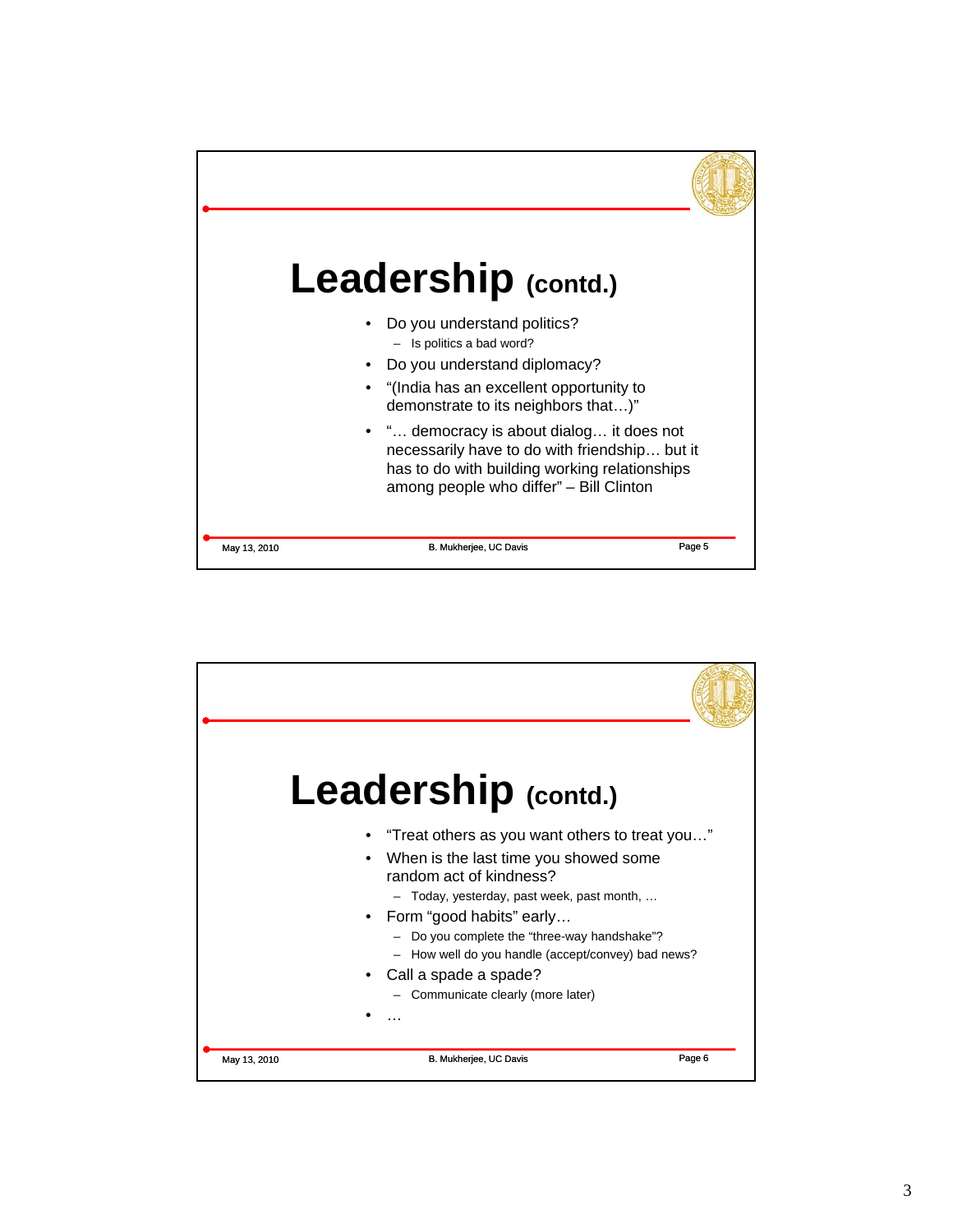

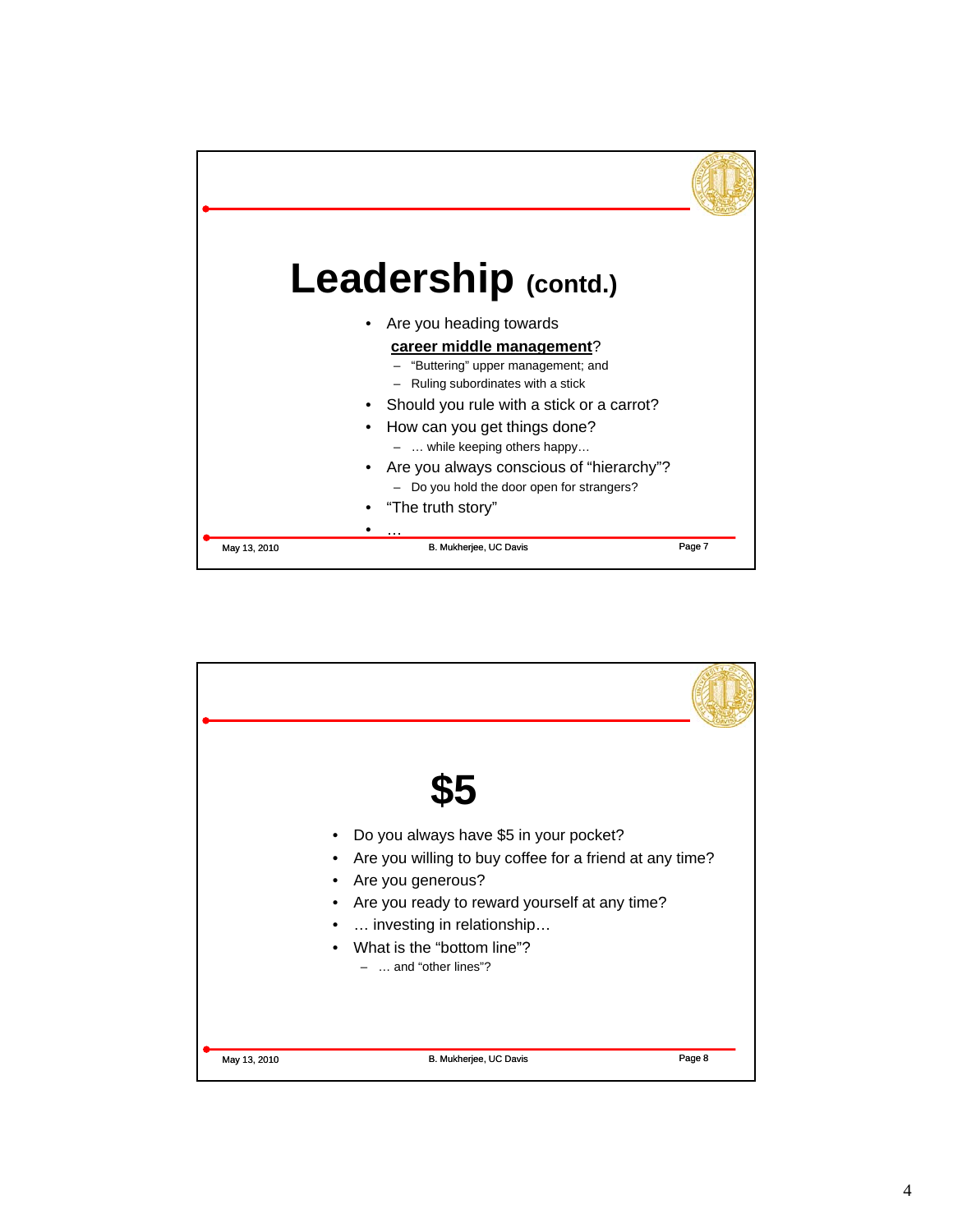

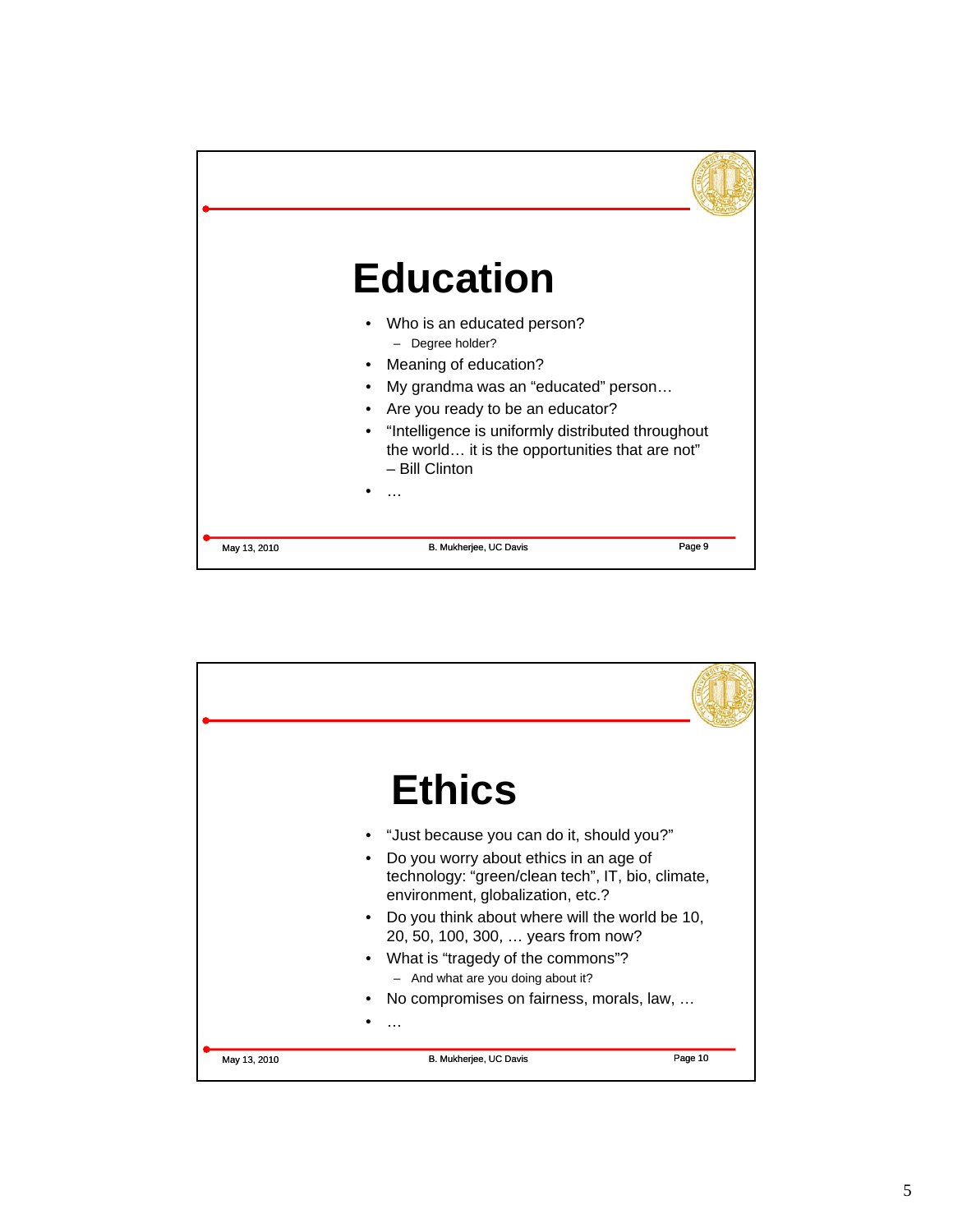

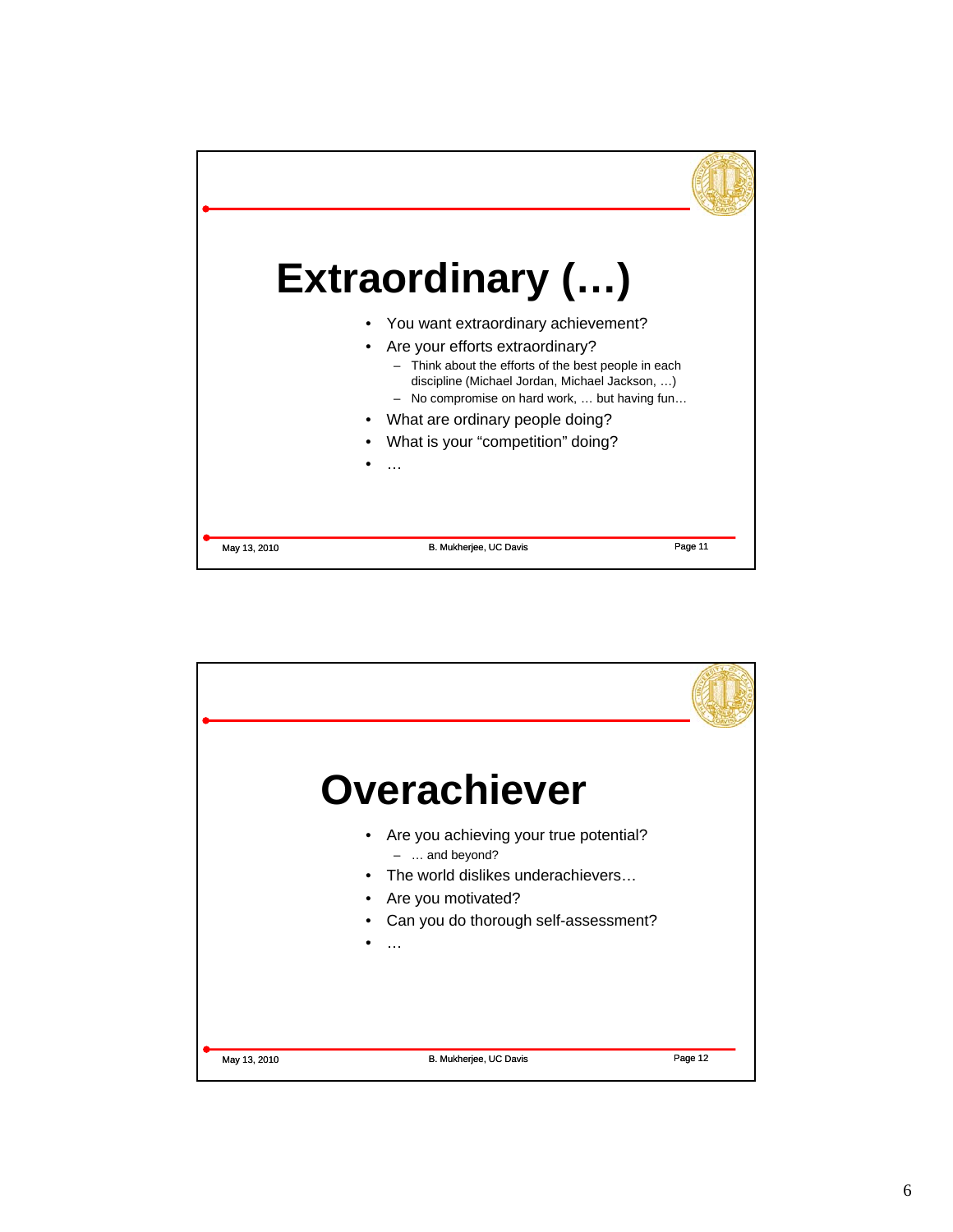

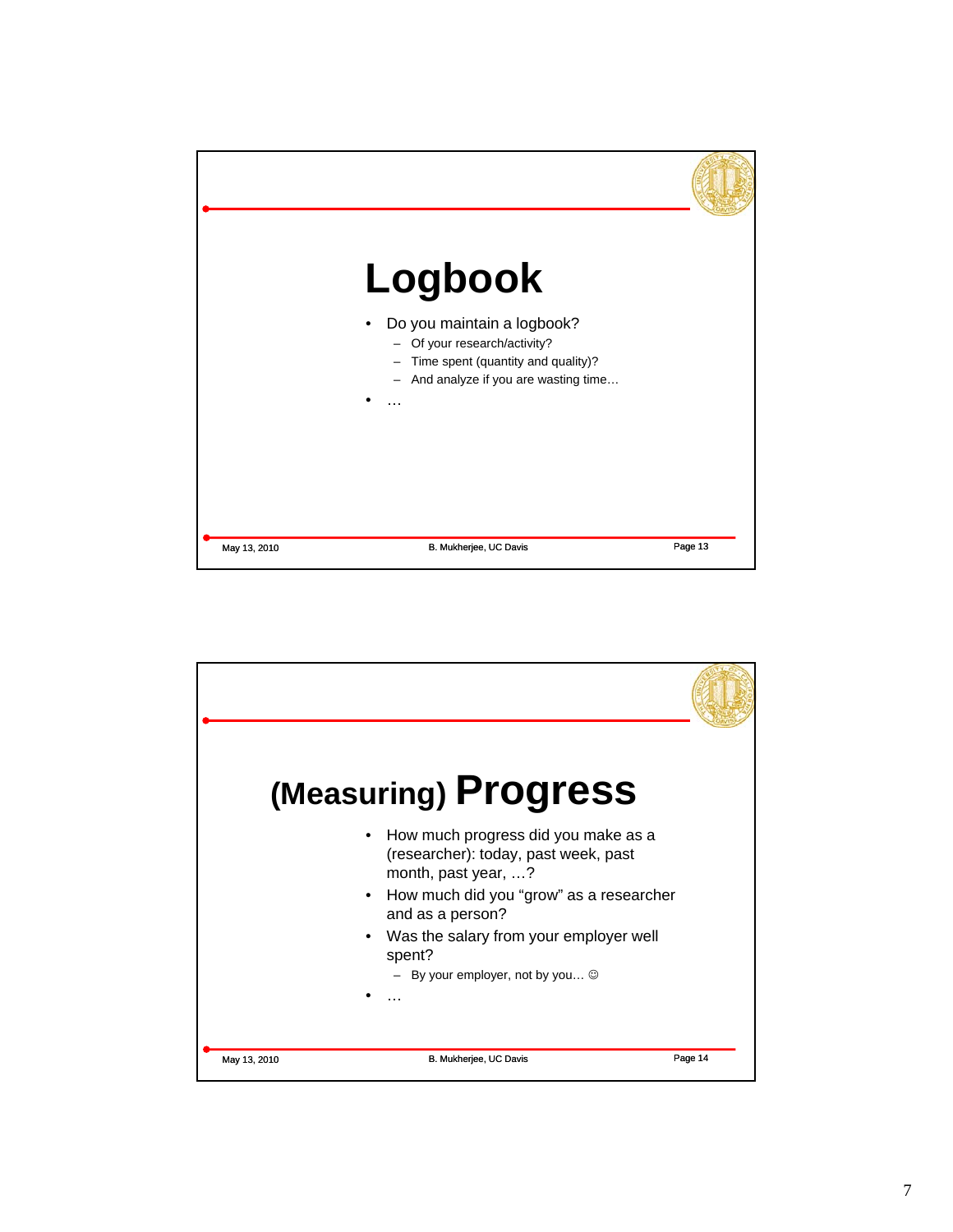

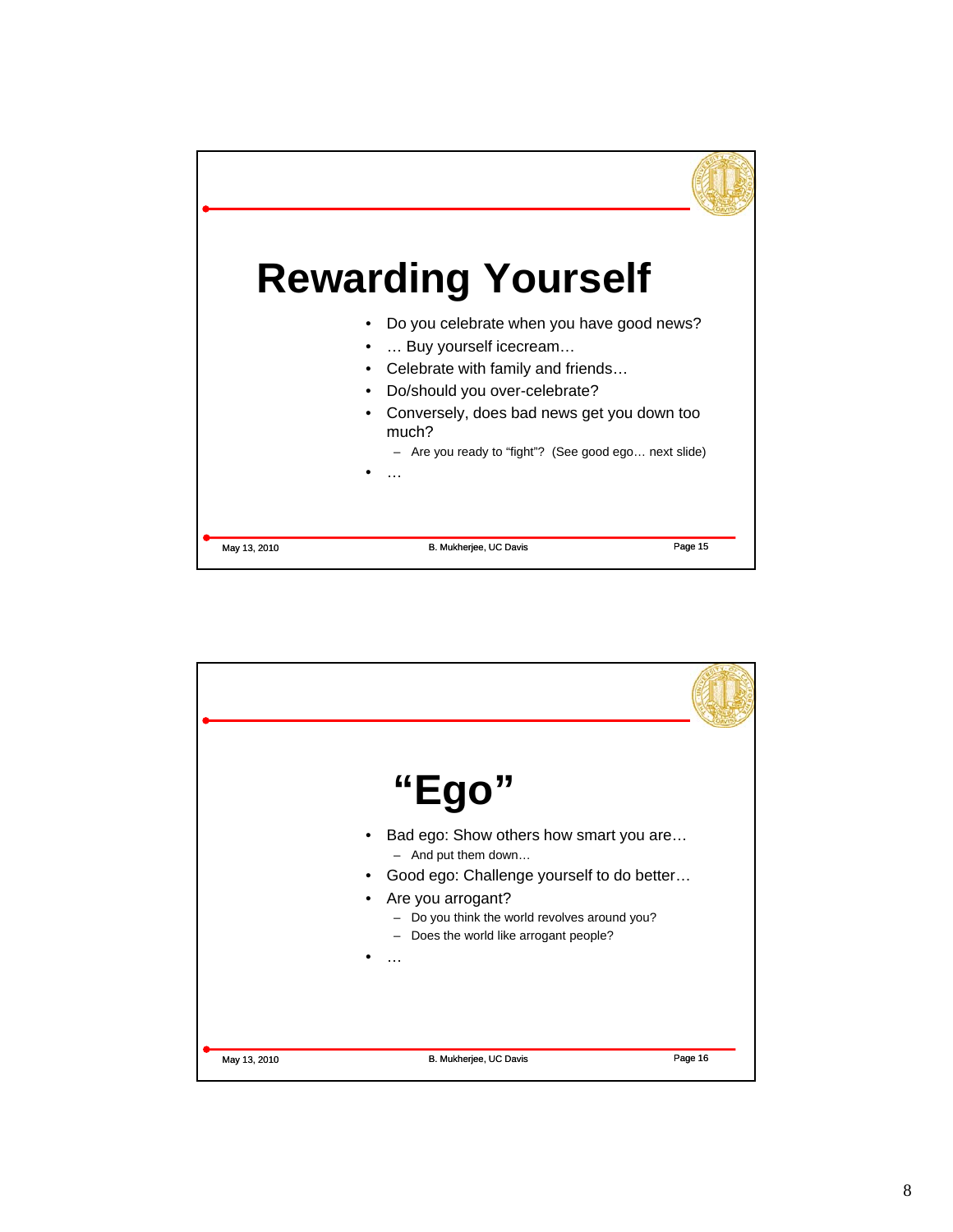

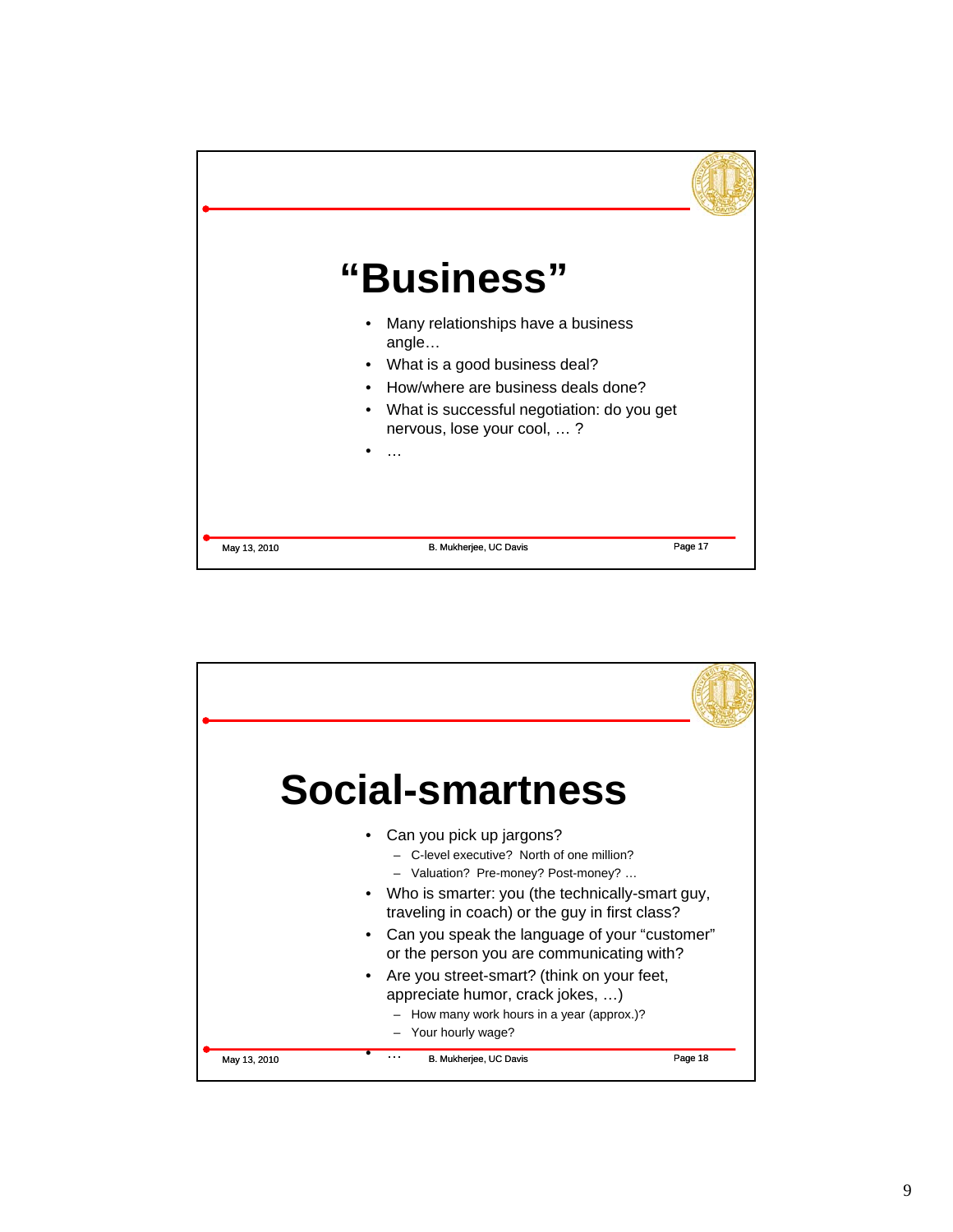

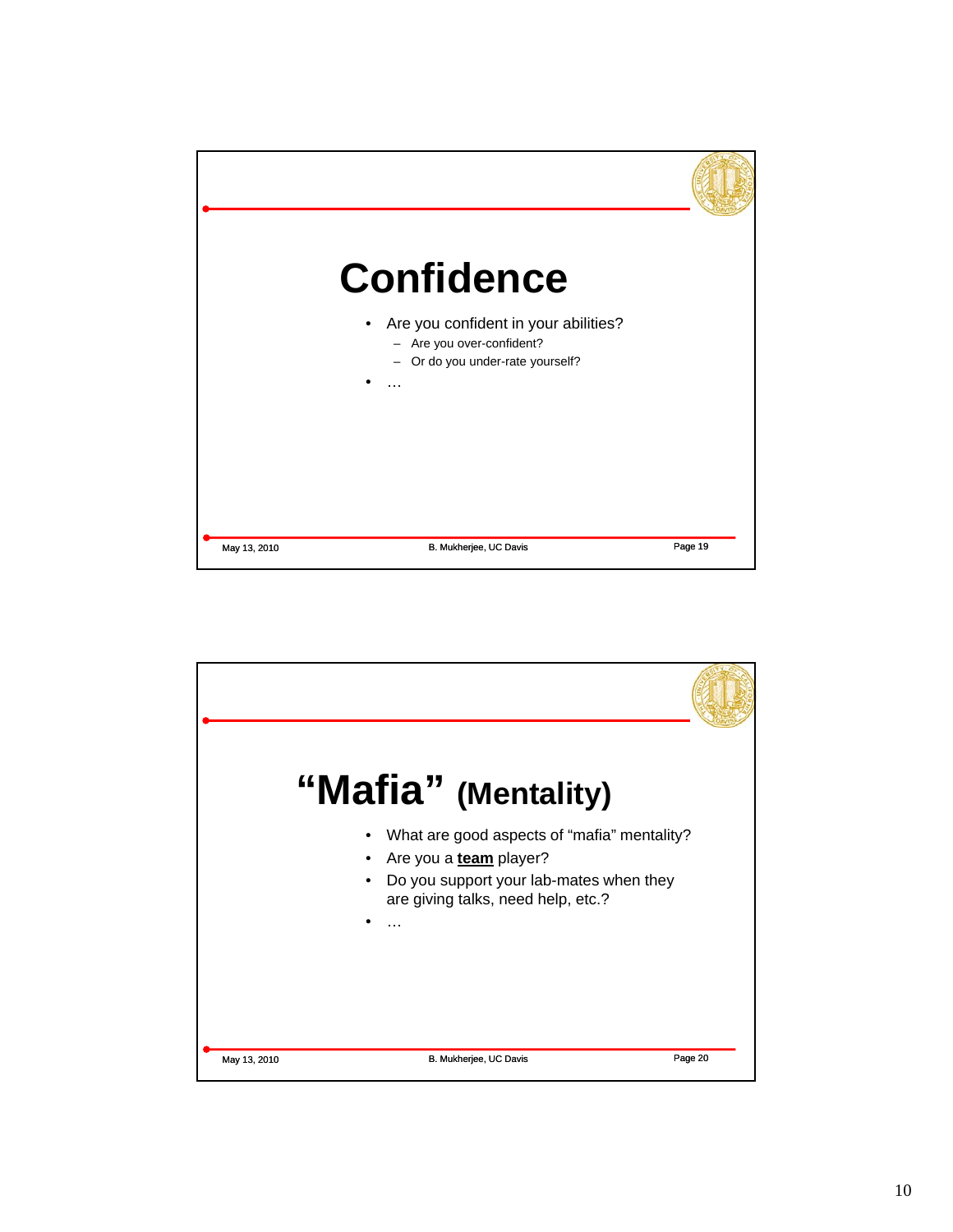

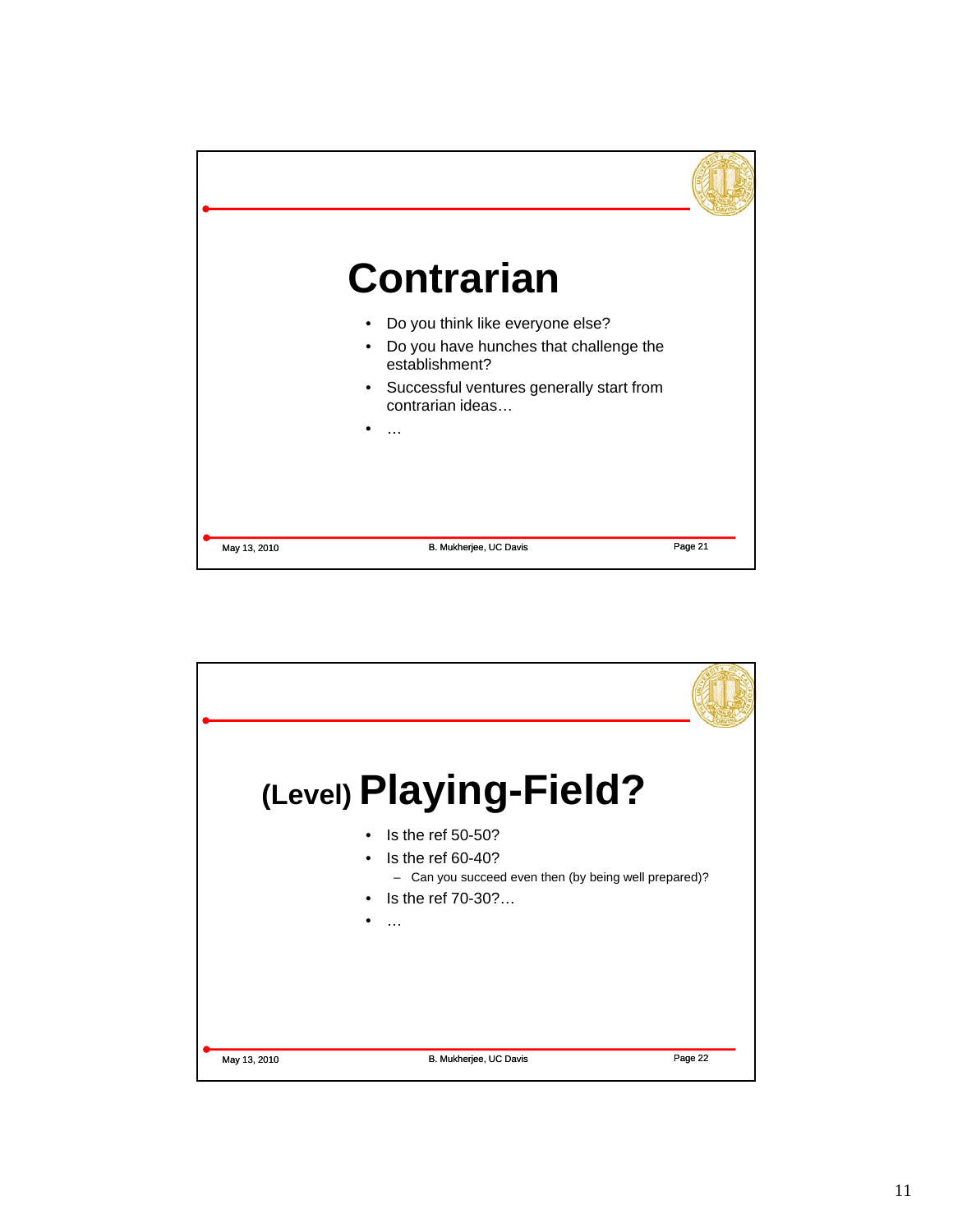

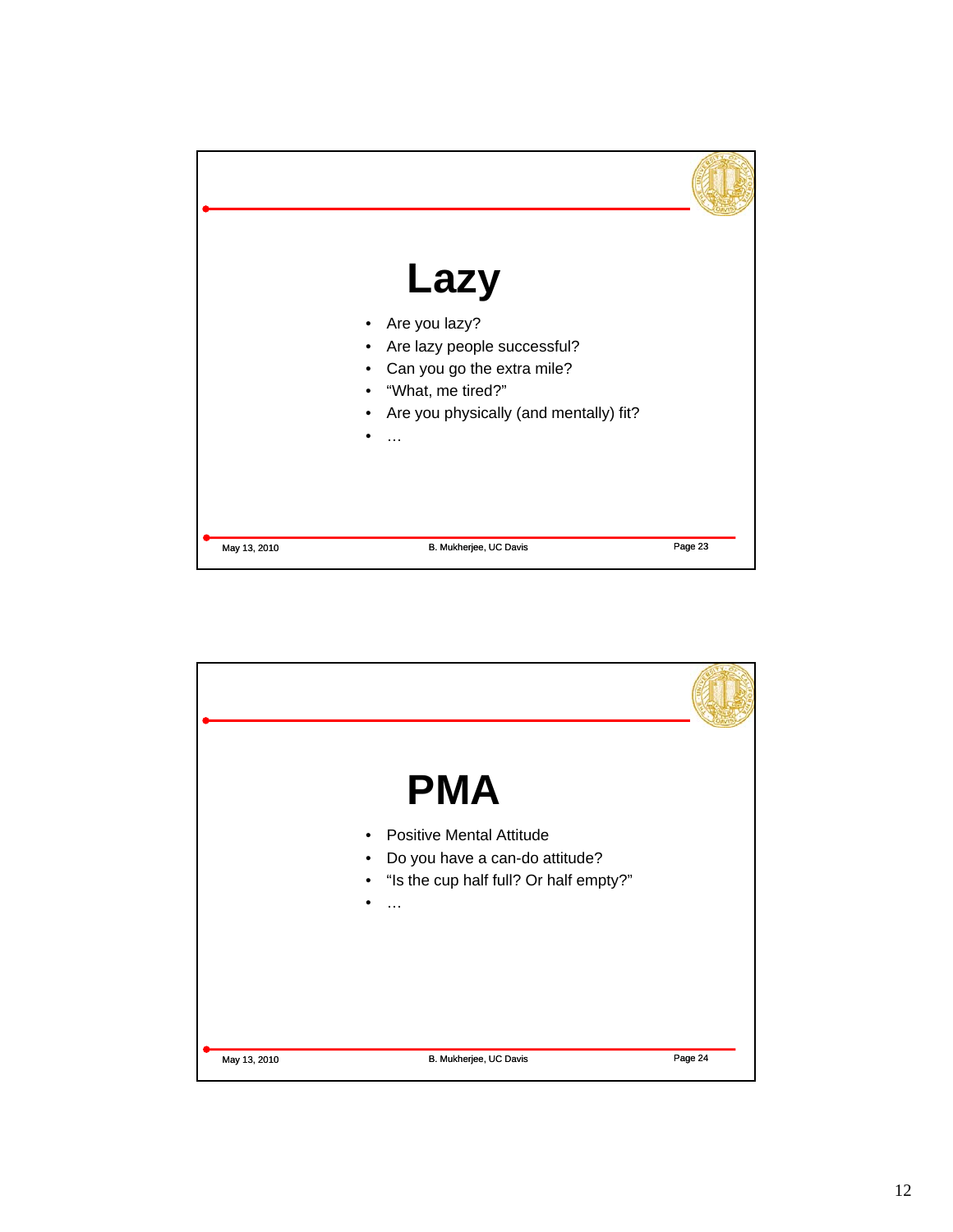

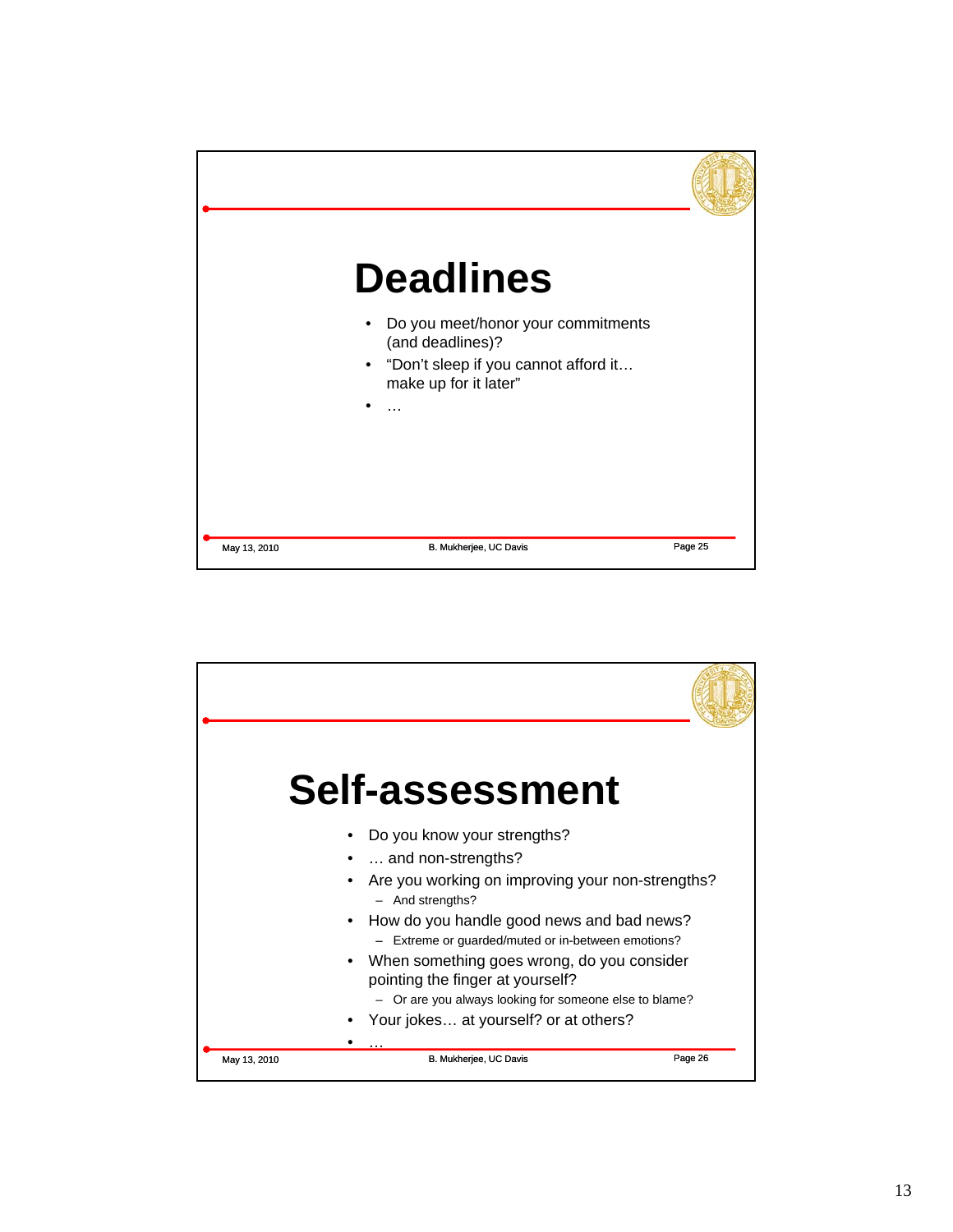

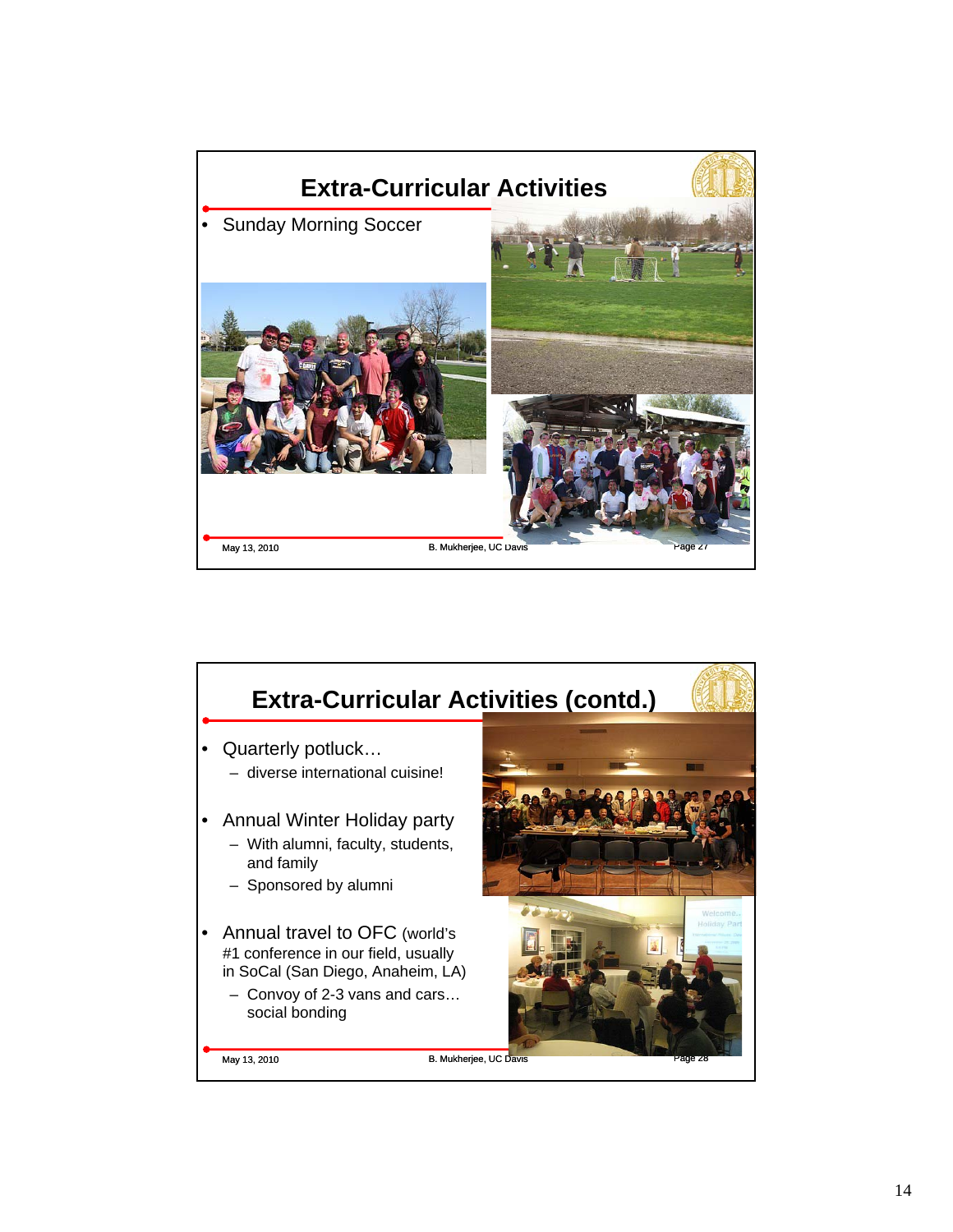

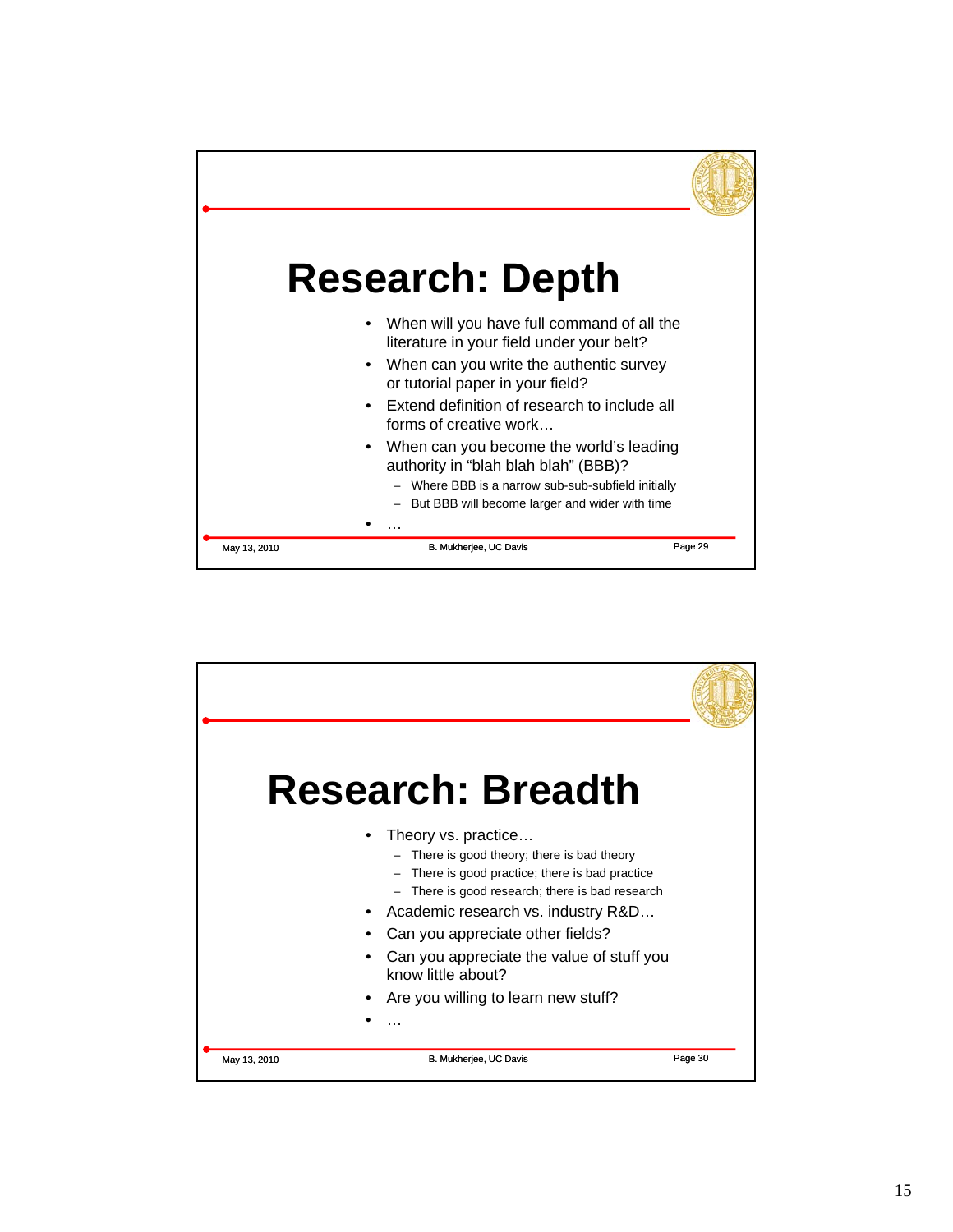

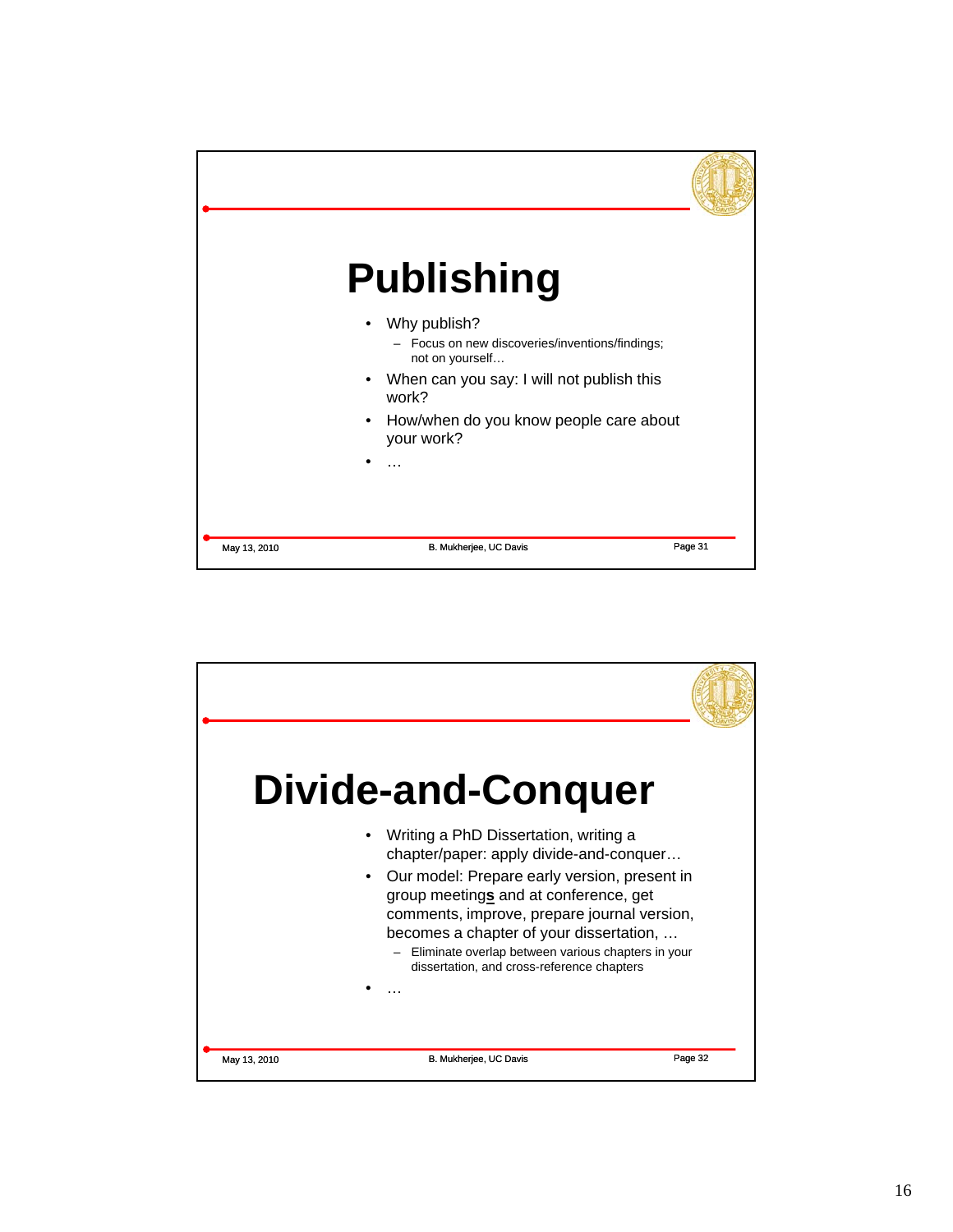

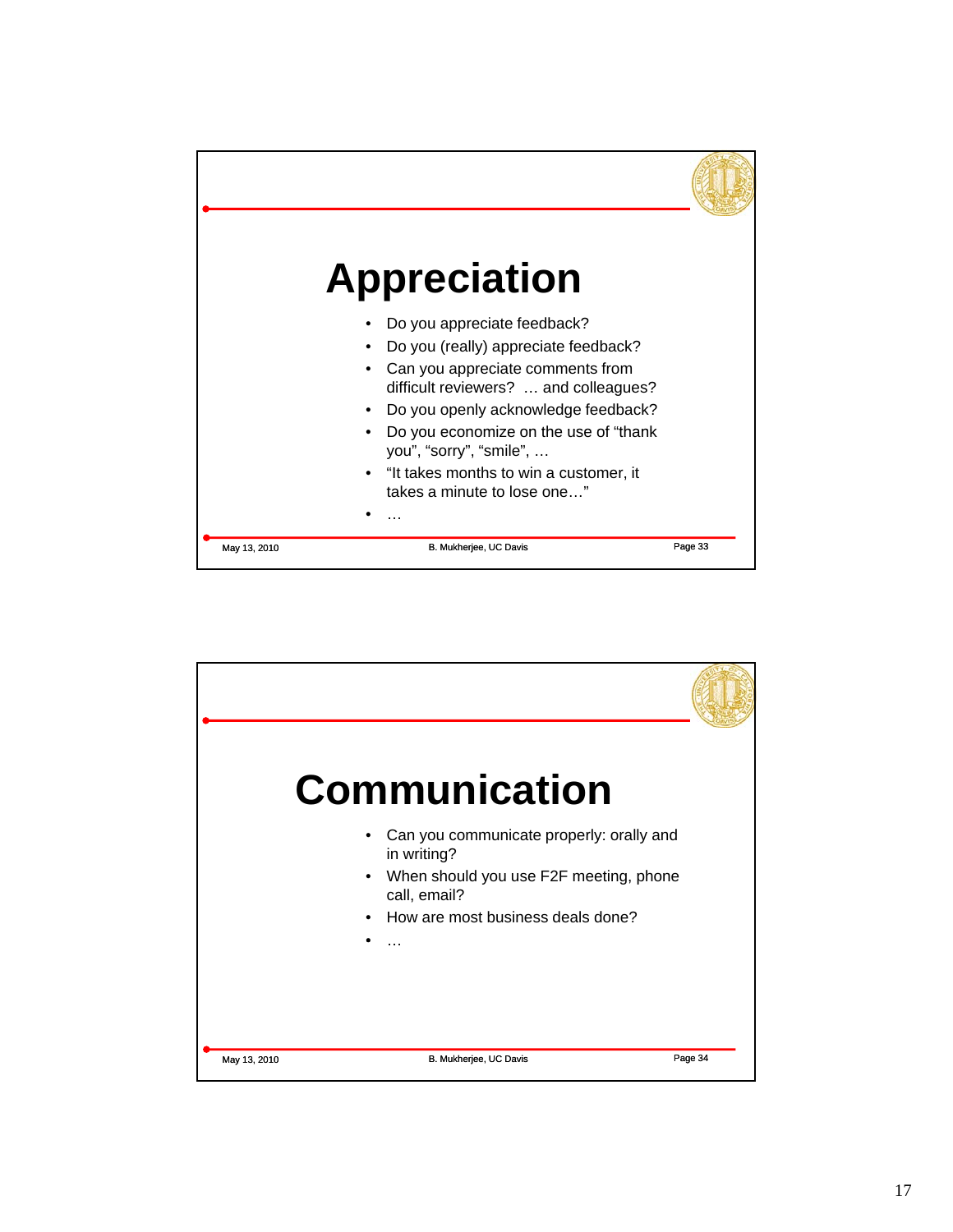

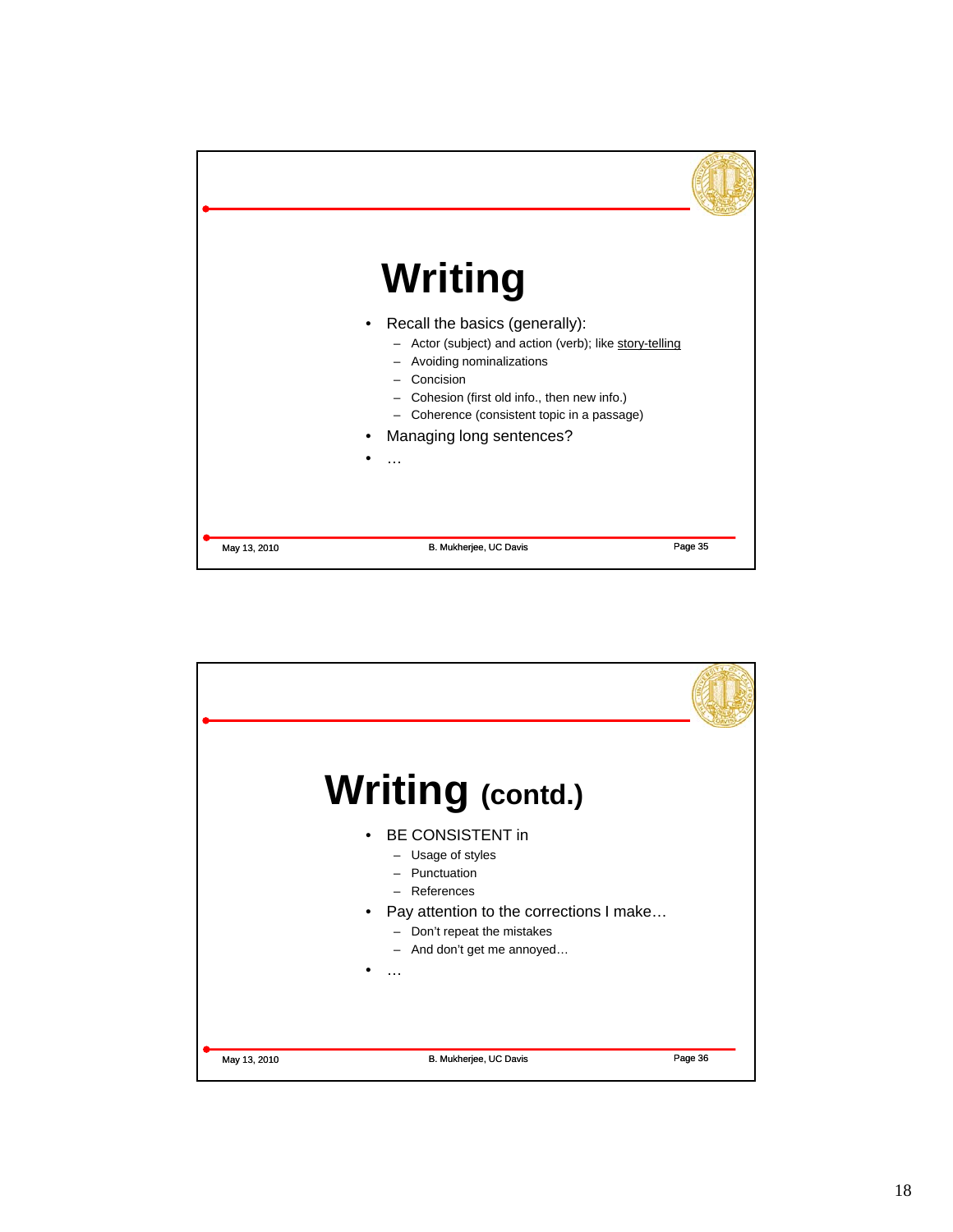

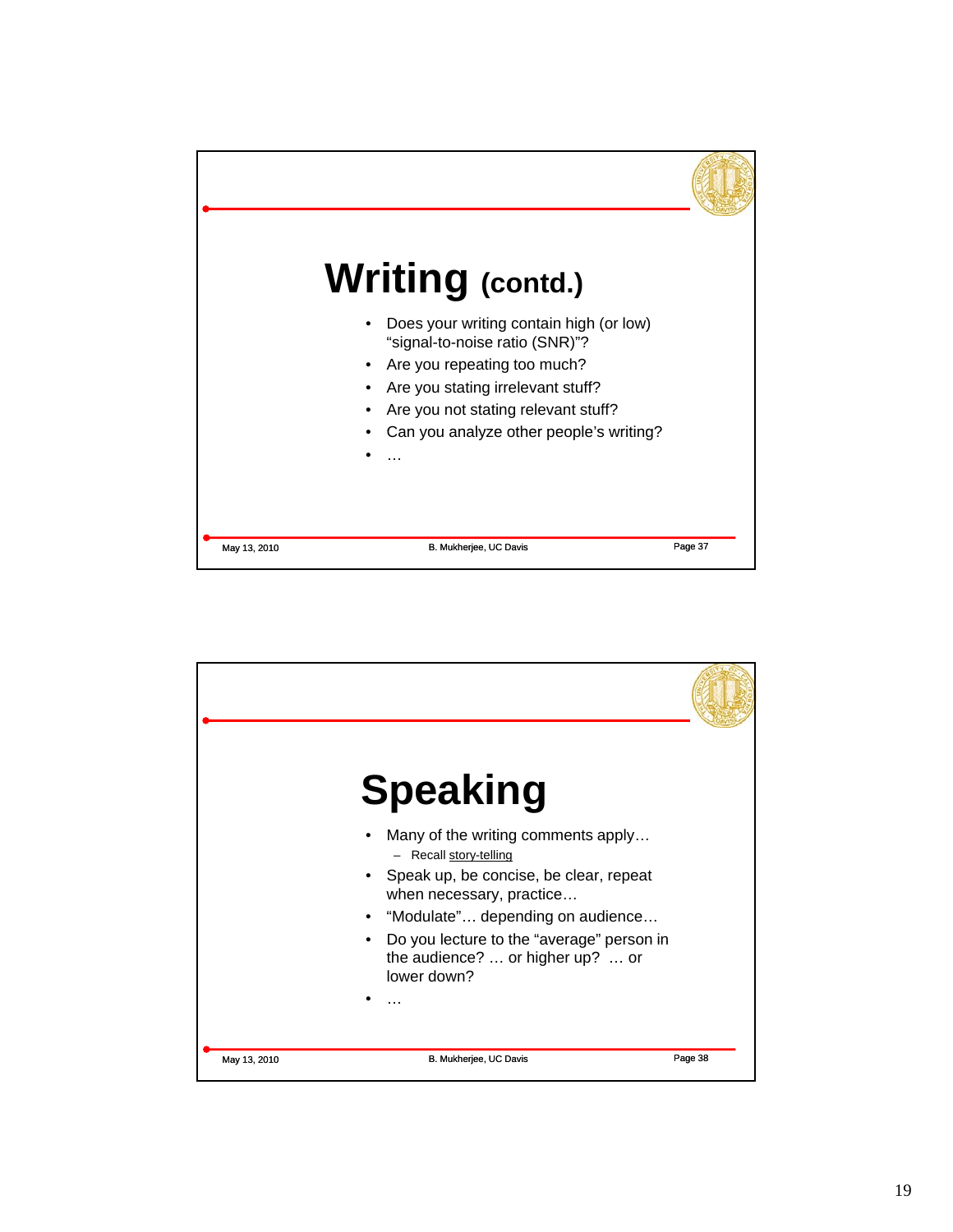

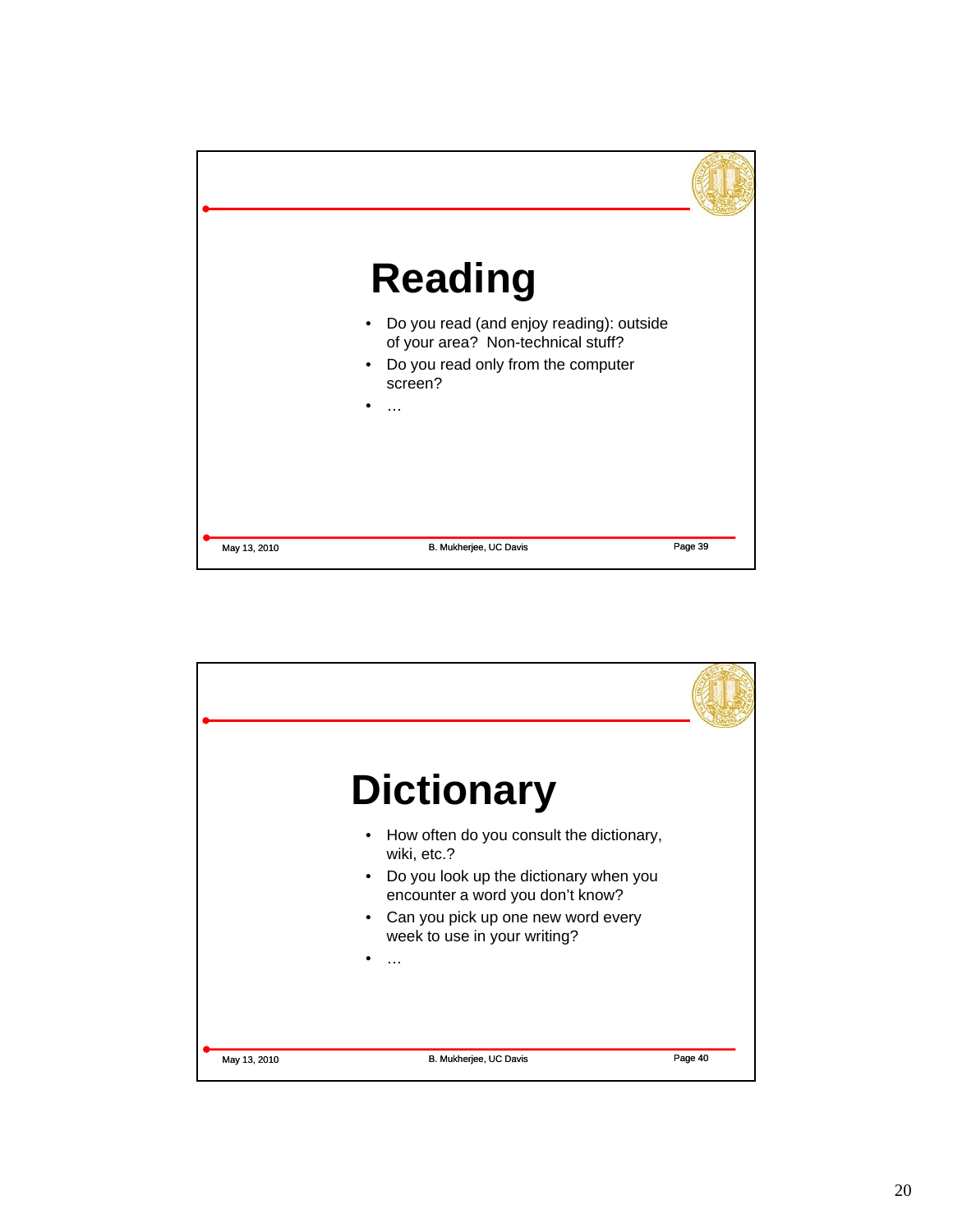